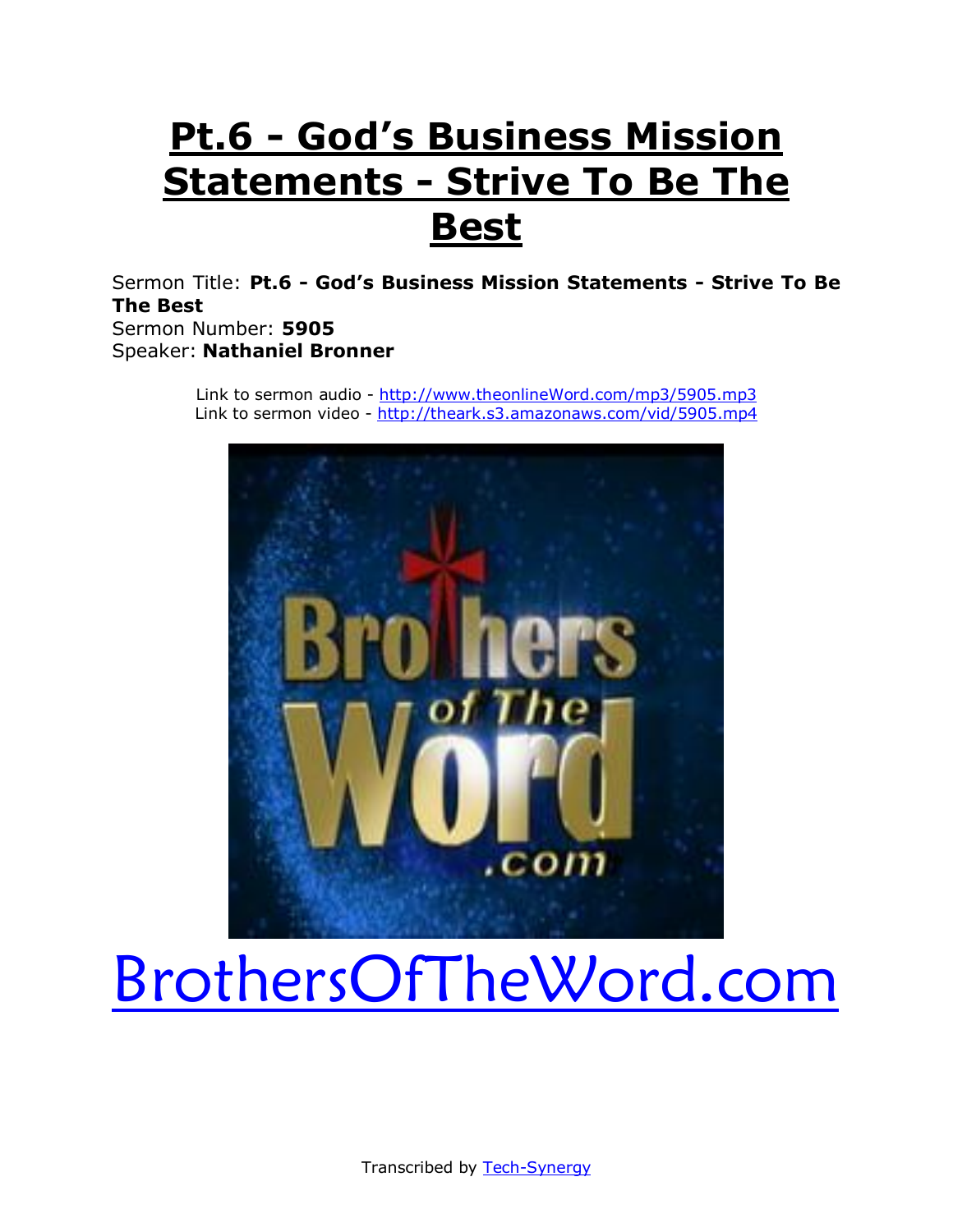- Nathaniel Bronner: When was the last time you have given anything of God the same focus, the same priority that we give our favorite television show?
- Female: You are listening to BrothersOfTheWord.com. This is part six of the series titled, "God's Business Mission Statements," subtitled, "We Shall Strive To Be The Best," by Nathaniel Bronner. This message is number 5905.

(Music Playing: 00:00:22 - 00:00:36)

And now for, "God's Business Mission Statements Part 6 – We Shall Strive To Be The Best."

Nathaniel Bronner: Welcome to Brothers of the Word because, brother, you need the Word.

> And today, I am still in the midst of a sermon that God had me to deal with a series basically of the eight mission statements of the company that Pastor James and I are a part of, and I didn't really fully understand why you want me to talk about corporate and company mission statements but each one of those statements, they have a relationship and a relevance, and they pertain to our own lives because my biggest corporation to be honest about it is me incorporated. I have more trouble out of me than any other corporation. Period. And when I can get me incorporated straight, the world goes a whole lot smoother.

> So, a lot of this pertains and relates to you incorporated, even though it may be Century Systems Incorporated. It may be our mission statement, these eight principles they relate to you Incorporated, and today is mission statement number six which states, "We shall strive to be the best." In products and service, no company shall offer a better product value. We shall strive to be the best.

> 2 Corinthians 8:7 says this. "But since you excel in everything — in faith, in speech, in knowledge, in complete earnestness and in the love we have kindled in you — see that you also excel in this grace of giving." Here, Paul is telling the church at Corinth, "Y'all are the best at everything. You've excelled in faith. You've excelled in the way you talk. You've excelled in the knowledge that you've gained. You've excelled in being earnest. You've excelled in love, and I want you also to excel in giving."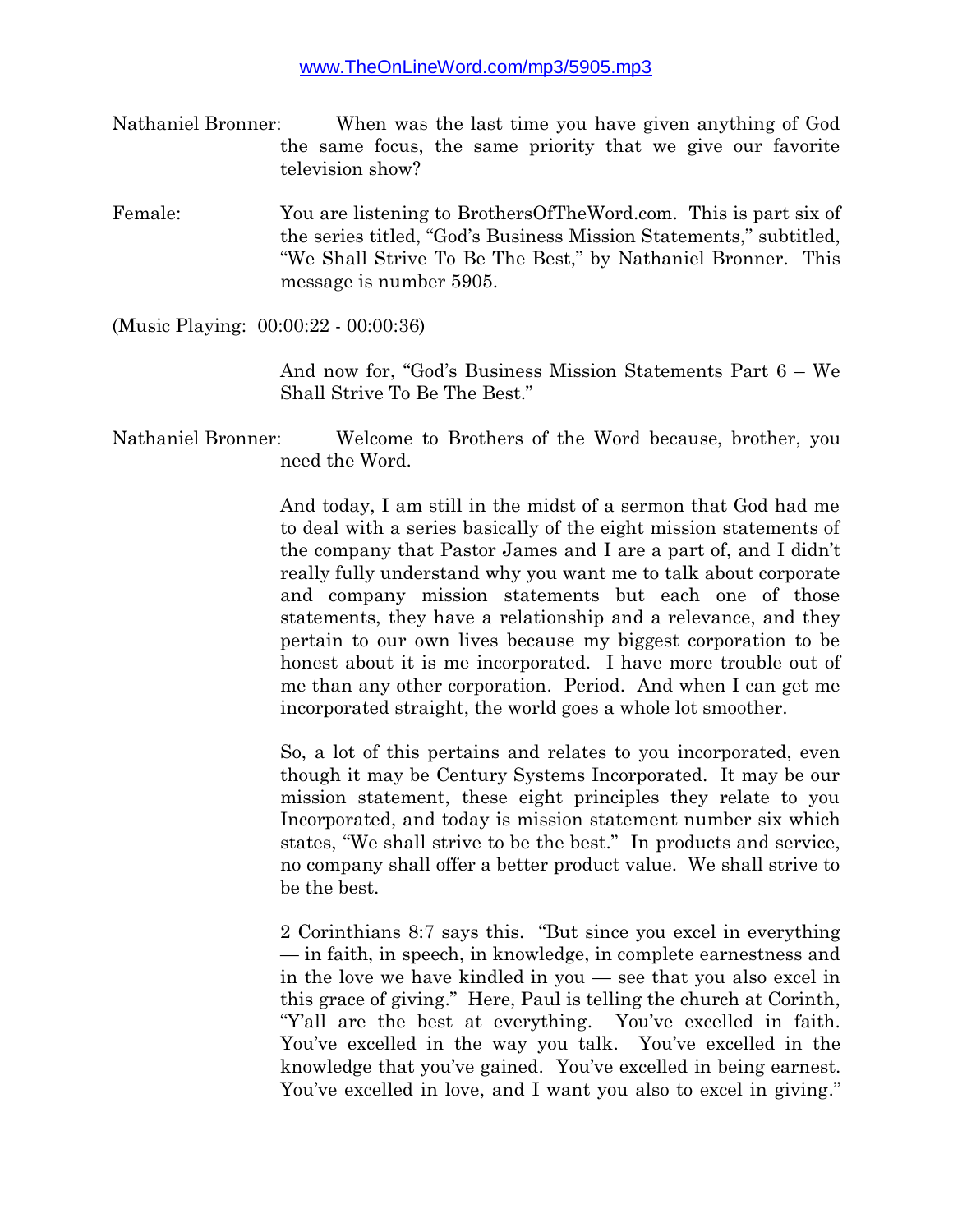Paul said, "I want you to be the best at everything," and this is the statement that God spoke to me that in product and service, no company shall offer a better value.

We're supposed to be the best in everything and it's pivoted us into some areas, and it has kept us out of some areas. See, when you follow God's directive, it will lead you to some places, but it will also keep you from some places. God's directive is both prohibitive and directional. It's just like all of His laws. There are 613 laws. There are 365 not-to-dos, and the rest of them are thing-to-dos. So, in God's law, there are some things He'll tell you to do, there're some things that He'll tell you not to do. So, we've got this command, basically everything we make needs to be the best, and sometimes when we look at something and we can't make it the best, we don't make it. Now, we can duplicate it. We can make it good, but that wasn't God's command. So, I don't want you good. I want you to be the best, and see when we make products, we ask ourselves this one question. "What am I looking for in a product to take?" That's what we ask.

James and I when we get together, what would we want to take? What am I looking for in something I want? Even in my personal supplement world, and we primarily -- for those of you watching by television, you don't know we primarily make nutritional supplements at thewoman.com, The Power of Mother Nature, and I take every day, Years Plus which is our multivitamin and I take 7 SHIELDS, and with 7 SHIELDS and Years Plus, there's no better product. There's no better multivitamin that I can take. There's no better immune supplement that I can take. If I want to keep my blood pressure down, there's no better product than I can take than Heart Miracle, and I remember once our national sales manager, he was talking with a buyer, this big chain of stores and the buyer was saying, "I'm not going to put your Heart Miracle on the Shelf." He said, "Because if I put this product on the shelf, it's got so much in it, it would kill the sales of all of my other products because your product's got everything in it," and it's like that.

00:05:02

We developed Heart Miracle after my brother Darrow passed away, and James and I were looking at supplements saying, "We need to be taking something because Darrow was only 38. My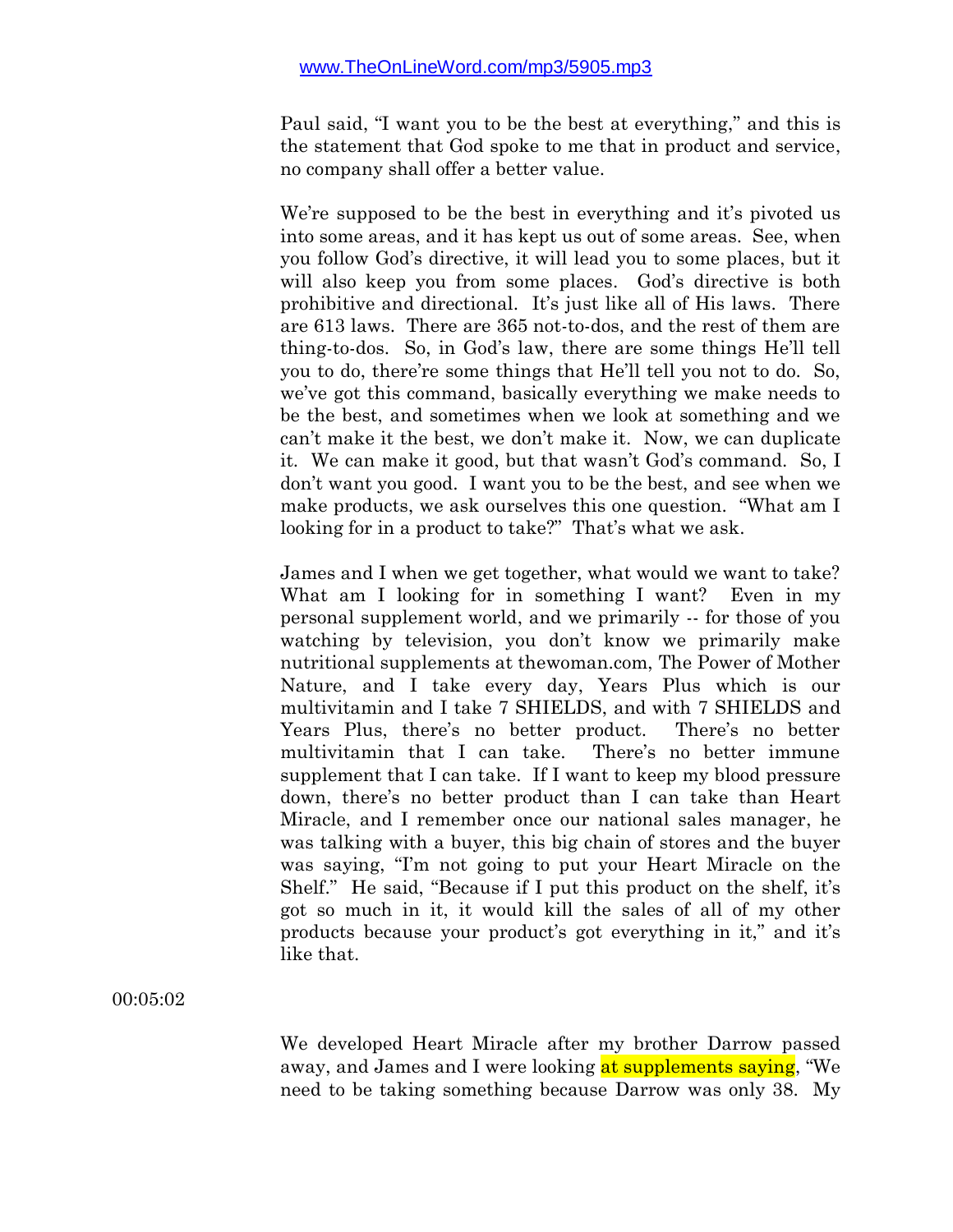dad had a heart attack at 45. We got this genetic tendency. We need all this supplementation we can take, but James says, "I can't find any single product on the market that will work." We've got to take three or four of them. He said that's just too much stuff to be taking.

So, that's how Heart Miracle came about. So, this big buyer with all these stores, he said, "I'm not putting your product on the shelves because if I put your product on a shelf, it'll kill the sales of this, it'll kill the sales of that. It'll kill the sales of everything because your product's got all this stuff in there." He said, "I ain't putting it on a shelf." He said, "But I'll take it myself."

So, this is what happens when you make the best. I use Miracle Lotion. Literally, that's the only product that I use on my body externally other than toothpaste, is Miracle Lotion. I put it on from the top. It's in my hair. I put it on from the top of my head literally to the bottom of my feet. My whole body is covered in Miracle Lotion. I don't use it every day. I use it every other day, because it lasts for two days. Even through a shower, it still lasts for two days.

So, I put Miracle Lotion on my body every day. For those of you who want a liquid multivitamin if you go into a GNC store, anywhere in the country and you ask them, "What's the best liquid multivitamin I can buy," they're all going to tell you, "Miracle 2000." So, it's like this, we develop products where it's the best on the market. Period.

Our former barber, one day he was back in the makeup room and he was talking with the makeup artist and he said, "You know, I found this product and I mean this thing is good. It's got all these YouTube reviews on it. I've been looking for a detox product. This thing's just got all these YouTube reviews all telling how great this product is. These people are just talking about it, they're just raving about it. So, I bought it. This stuff is good. This is as good a product called The Cleaner." And it was **Aphrodite** back and she said, "You do know that's pastor's product, don't you?" He said "No!" He looked for and found the best, so that was a command of God that He gave us that both sends us in certain directions and it keeps us out of other directions.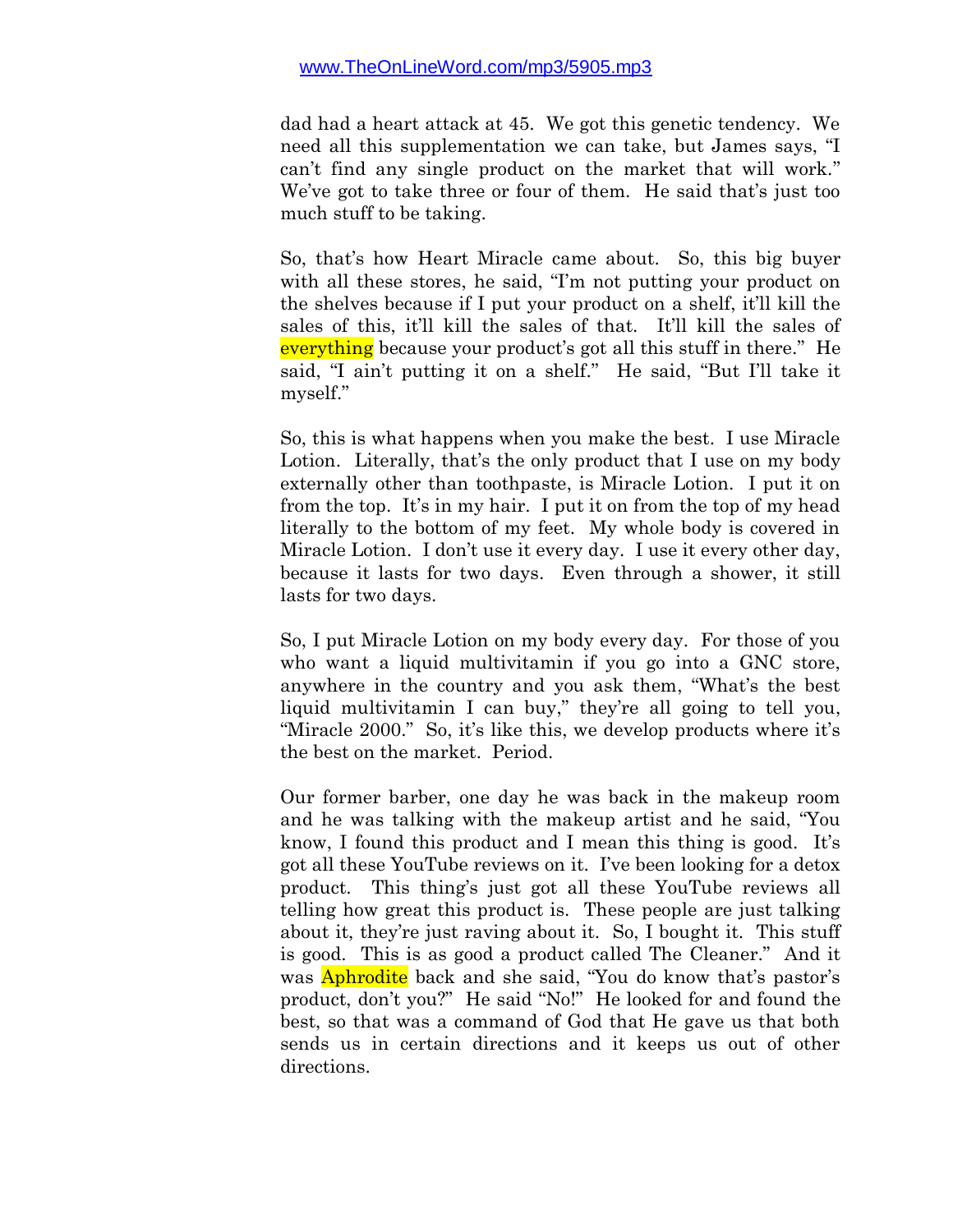Martin Luther King Jr. said this and it's one of his most famous quotes. "If a man is called to be a street sweeper, he should sweep streets even as Michelangelo painted or Beethoven composed music or Shakespeare wrote poetry. He should sweep streets so well that all the hosts of Heaven and Earth will pause to say, 'here lived a great street sweeper who did his job well.'" Whatever you do, you are to strive to be the best, and it's one thing I'm so proud of this generation that's coming up. I hear their GPAs. I had a little bit different striving in my academic career. I'm just straight with stuff. I was glad to pass.

I'm just being honest. I had this IQ that was through the roof. I could make an A on anything I want to do but that wasn't my goal. My goal was just to pass. All I wanted to do was pass. I didn't give a hoot about making As all I wanted to do was pass. Now, I had a ton of knowledge and those days, I literally read a book a day. So, my knowledge was not necessarily coming from school. I gleaned from a whole lot of places, but my academics, all I wanted to do just pass.

I'm hearing -- I heard yesterday one of these fellows I work with, he said his son had a 4.5 GPA. I said, "How do you get a 4.5? Now, I've heard of a 4 or a 4.1 or 4.2. How in the world did you get a 4.5.?" So, the children today, James talked about his kids, you know, they've got 101s and 102s. As long as I was a 71, I was fine, but you see I didn't have the mentality to be the best. All I wanted to do was pass, and I wanted to have certain knowledge that was necessary. Now, where I went to school, I was the first black person who ever got a chemistry degree. All the other black folks couldn't make it through the chemistry department. So, I was the first. I'm glad to pass. I was glad to get out of that **passing**.

So, it's a mentality. Now, if I were in my current mentality, I would change that. I would strive to be the best. Some of us right now, we're not striving to be the best. All we're striving to do is just get by. We're striving to just pass. If we go to work, all we want to do is do the minimum we can do to keep from getting fired, the minimum we can do to keep from getting fired. But what happens when we change our mentality, from passing to excelling?

00:10:00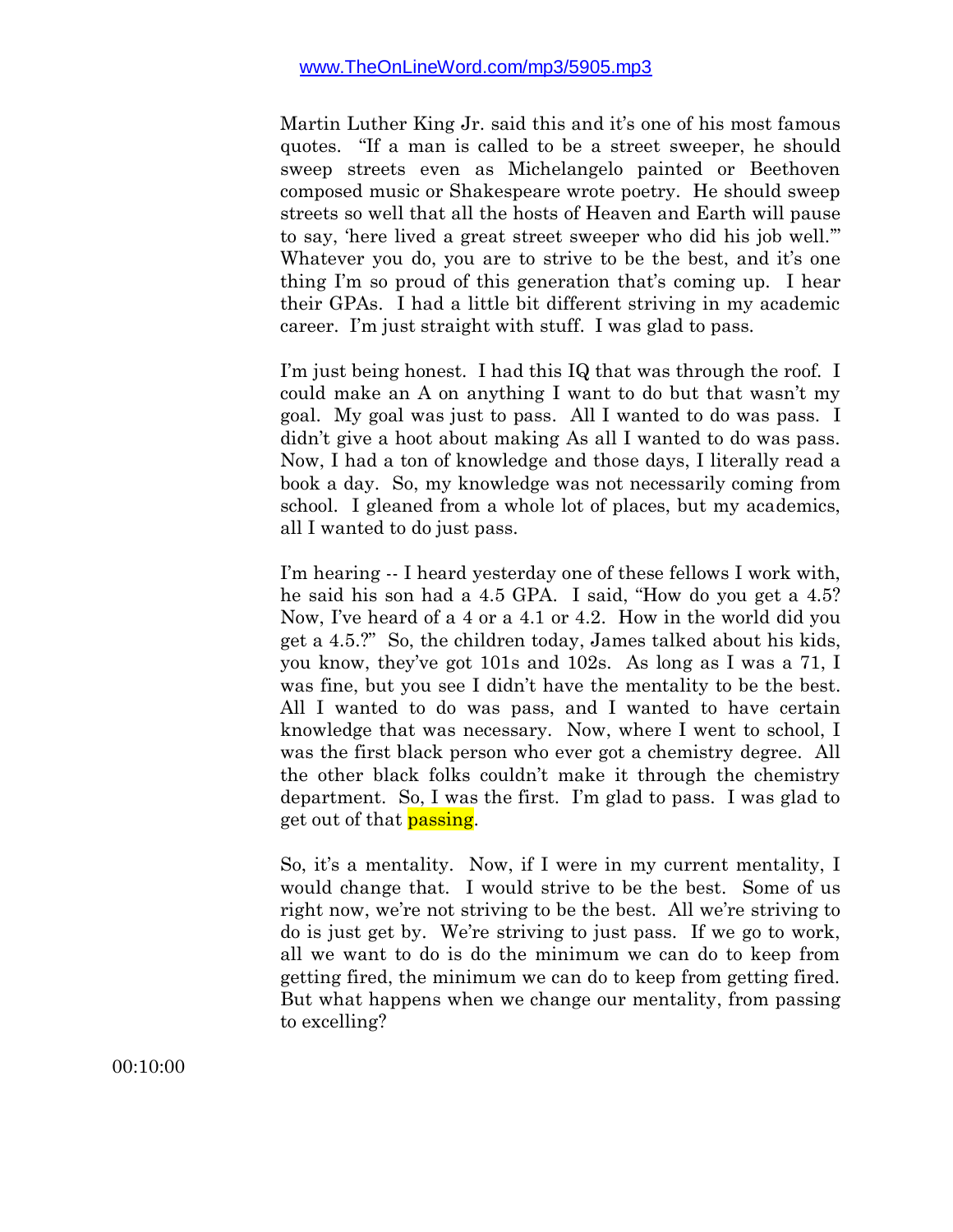Like Paul said to those Corinthians, "You've excelled in everything." Suppose we were to change our mentality to where we excelled in everything. That's why God has even told me about my health. "You're not going be in the middle. You're not going to just pass. I'm not going to allow you to just pass. You're going to either be terrific or terrible, one of the two. You're not going to be in the middle."

The middle is comfortable. It's where we can relax. We don't have to stress. We don't have to strain, but if you're going to go to the top of anything, the top is never going to be the middle. Do you know what the middle is? The middle is the worst of the best, and the best of the worst. That's what the middle is. It's the best of the worst and the worst of the best. God wants us to excel in everything we attempt to do, and everything we put our hands to do. Now, it doesn't particularly mean you're going to be the best in the world, but you ought to give it your best, and that's the difference and that's why He told us even with the company now, now what we thought at first was just something to try to make us have very good products. Now, it has made such a business difference because if you're like everybody else, you become what's called a commodity but with our products, there's just nothing else like it. If you want it, there's just nothing else like it.

So, therefore, our sales had constantly gone up and up, and up, and up, with literally no advertising. Remember when we were talking about customer service and the customer would do three things? They would buy your product. They'll repeat buy your product, and the third level of customer, they refer it. That's why the barber could find all those YouTube reviews, and they had all these YouTube reviews just selling people to it. It's people on the internet who are influencing just talking about the product. We never paid their opinion. They just talk about it because it's good. When you make the best, when you build a better mousetrap, the world will beat a path to your door.

So, I want to ask you what are you striving to be the best at? My youngest son, George, he's got a note on his door that he's written that says, "I am going to be the number one debater in the world in 2021." Not number two, not in the top 10. Now, whether or not he can be the number one debater in the world, I don't know, but I do know he has a better shot at it than somebody who didn't have a sign on their door. At least he has a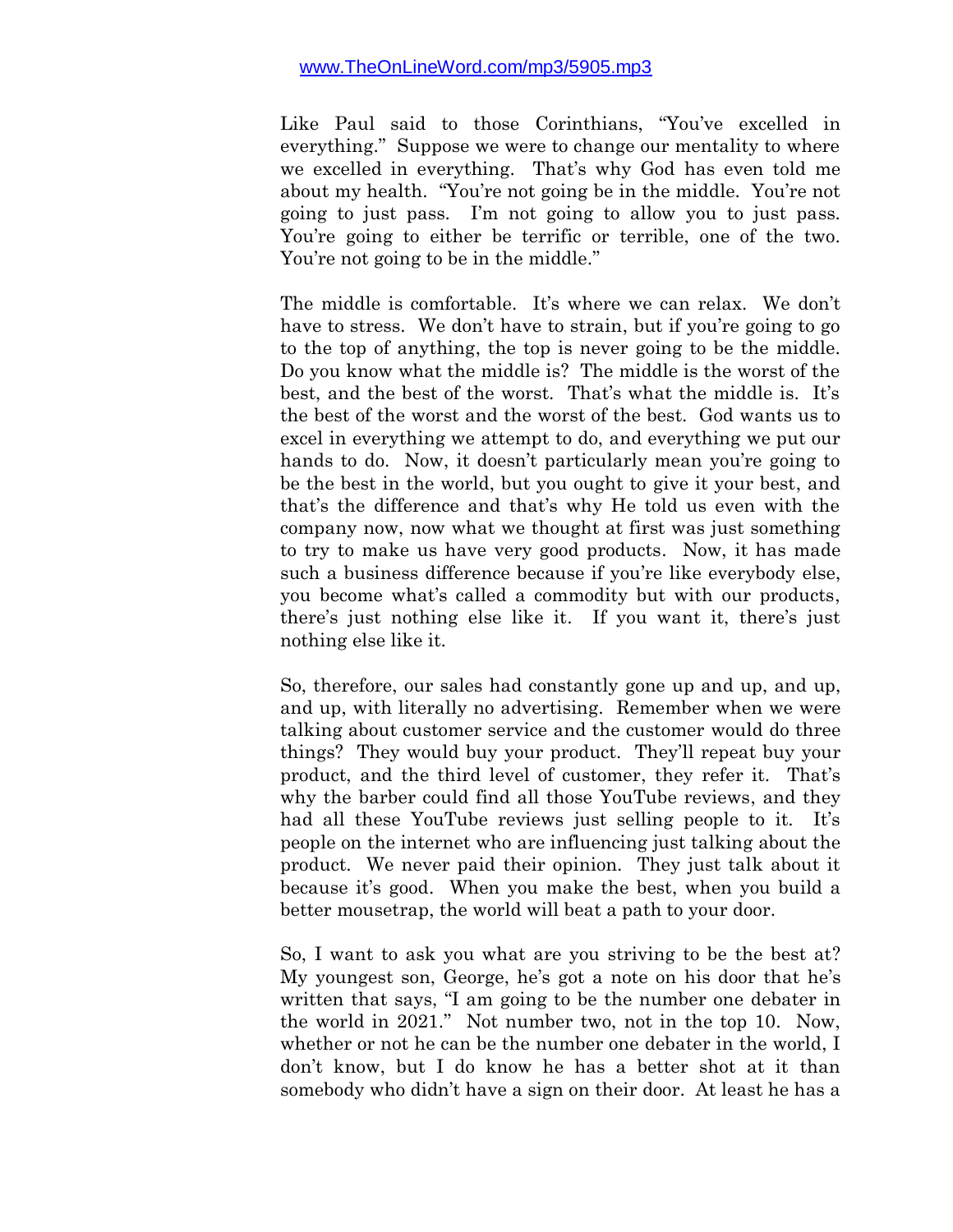target at it and wherever you have targeted your mind, it will help to galvanize. You see, it does two things. It will tell you a direction to go in, and it'll tell you a direction where you can't go in. He realized, "I've got to come off these video games. I can't spend three hours a day playing video games and be the best debater in the world. I've got to do something different if I want to be the best because the best debater in the world right now is not playing video games." So, when you have decided to become the best at anything, it will change your path.

Now, I have a supplement pack that I take every day. I open all of my capsules and I put them in these little jars. I'm going to tell you what I've got in my supplement pack. I've got five items. I have five capsules of Years Plus. I open the capsules, dump them in the jar. I have two capsules of 7 SHIELDS. Those are the two products we make. I've got three more products in there. We don't make them. I have beet powder, Green Vibrance Green Powder, and a protein powder. "Well, pastor, why don't you make the beet powder? Why don't you make the green powder? Why don't you make the protein powder?" We can, but we decided not to try to make those products because we can't make them any better.

When we looked at the green powders, Green Vibrance, we said we just can't improve on that. It's good. So, I just bought that. We looked at the protein powder. We just can't improve on that. It's good. So, I just bought theirs. Now, business logic were to say if you've got all this distribution, why don't you just go ahead and copy theirs and make another product?" No, that's not what God told us to do. If you can't make it better, don't make it, and that's the philosophy that we have followed and sometimes, we have people coming to us with all these different ideas. "Why don't you make this? Why don't you make that?" "We can't make it better." And if we can't make it better, we don't do it, because that's what God told us to do. And when you do what God tells you to do, there's just a blessing in the obedience, and there're some things that sometimes you don't understand about it, but people, we need to gear our minds to giving God our best.

Numbers 18:29 says this. "You must present as the Lord's portion the best and holiest part of everything given to you." You must present as the Lord's portion the best and holiest of everything given to you. This was relating to the sacrifice. You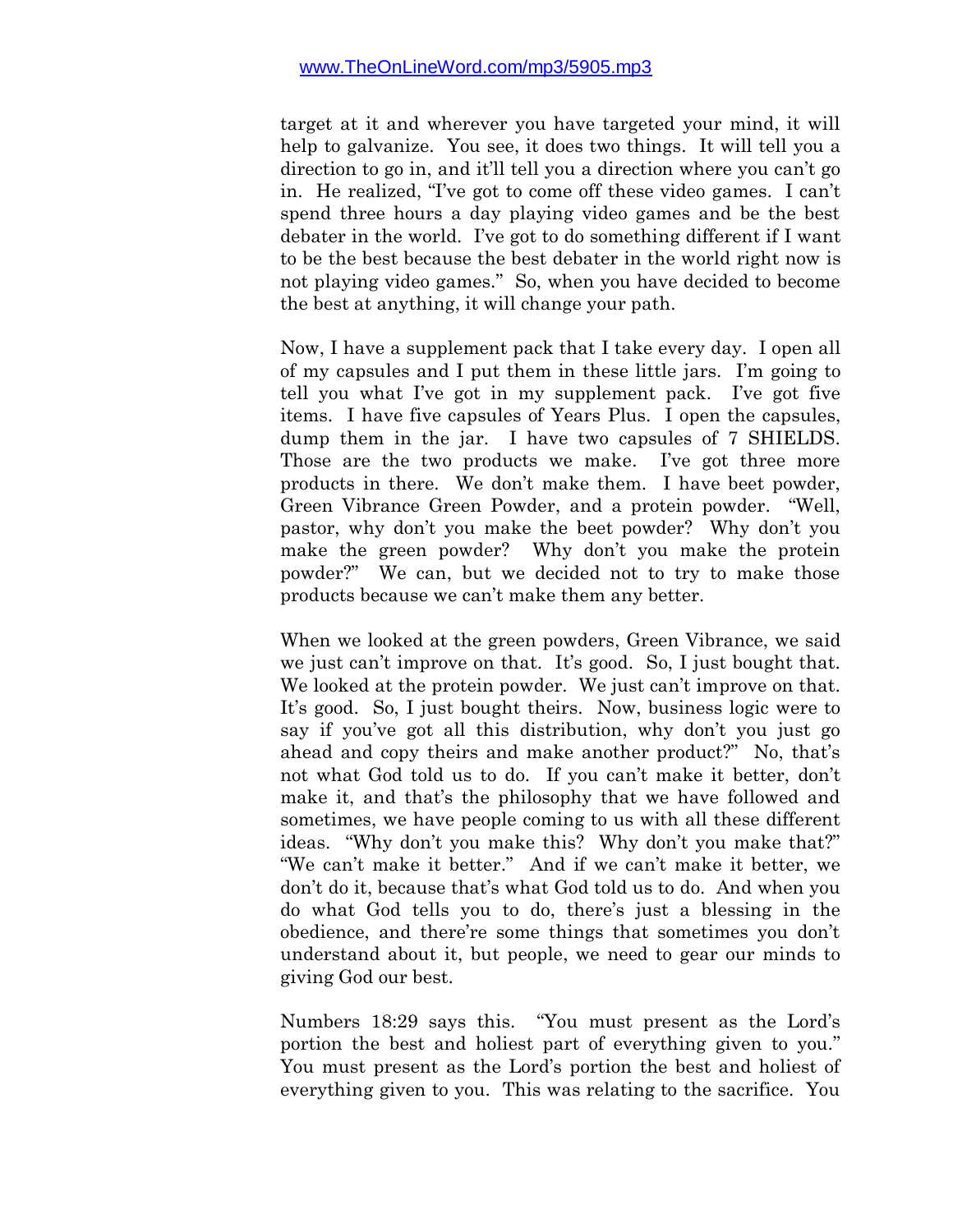couldn't bring a sheep or a goat or a dove to be sacrificed unto God that had a blemish.

00:15:02

They had to be perfect. Some of us will bring God our blemished stuff, will bring God the second stuff. God said, "No, no, no, no. Don't bring anything to me that's got a blemish. As a matter of fact, you can't even have a priest that's blemished. You can't have a limp priest. You can't have a **eunuch** priest." He'd written down the list of all these priests that couldn't be messed up. You came here. No messed up priest is coming to me, no." All the sacrifices and all the priests don't need to have blemishes. God says, "I want you to give me the best of what you have, not your leftovers. I want you to give me the first, you're finest, your best." Are you giving God your first, your finest, your best?

I want you to think of your favorite TV show, your favorite program. It may be a screaming program, maybe something that comes on live TV. I want you to just take just five seconds and just think about your favorite television program. Now, my wife and I, sometimes we watch a lot of Netflix series together, and we just got through watching a series called Lupin, and had a little issue with Lupin because we were sitting there watching Lupin and we watched them all together, and I was getting ready to go and my wife said, "I'm getting ready to watch me another episode." And I just looked at her. I said, "But I'm getting ready to go." She said I'm getting ready to watch me another episode.

So, she hid the remote then played the next episode, and we just watched episode five and the screen come up saying, "End of this season. Lupin starts new season next year," and she said, "What?" I said, "Sweetheart, the Heavens themselves knew you weren't supposed to watch that episode without me." So, it ended right there, but the thing about it, I want you to think about what is your favorite television show? And I want you to think about this, what do you do not to miss your favorite television show?

Sometimes now with our favorite television shows, because they're a series and they're streaming, we do what's called binge-watching. What do you do not the miss your favorite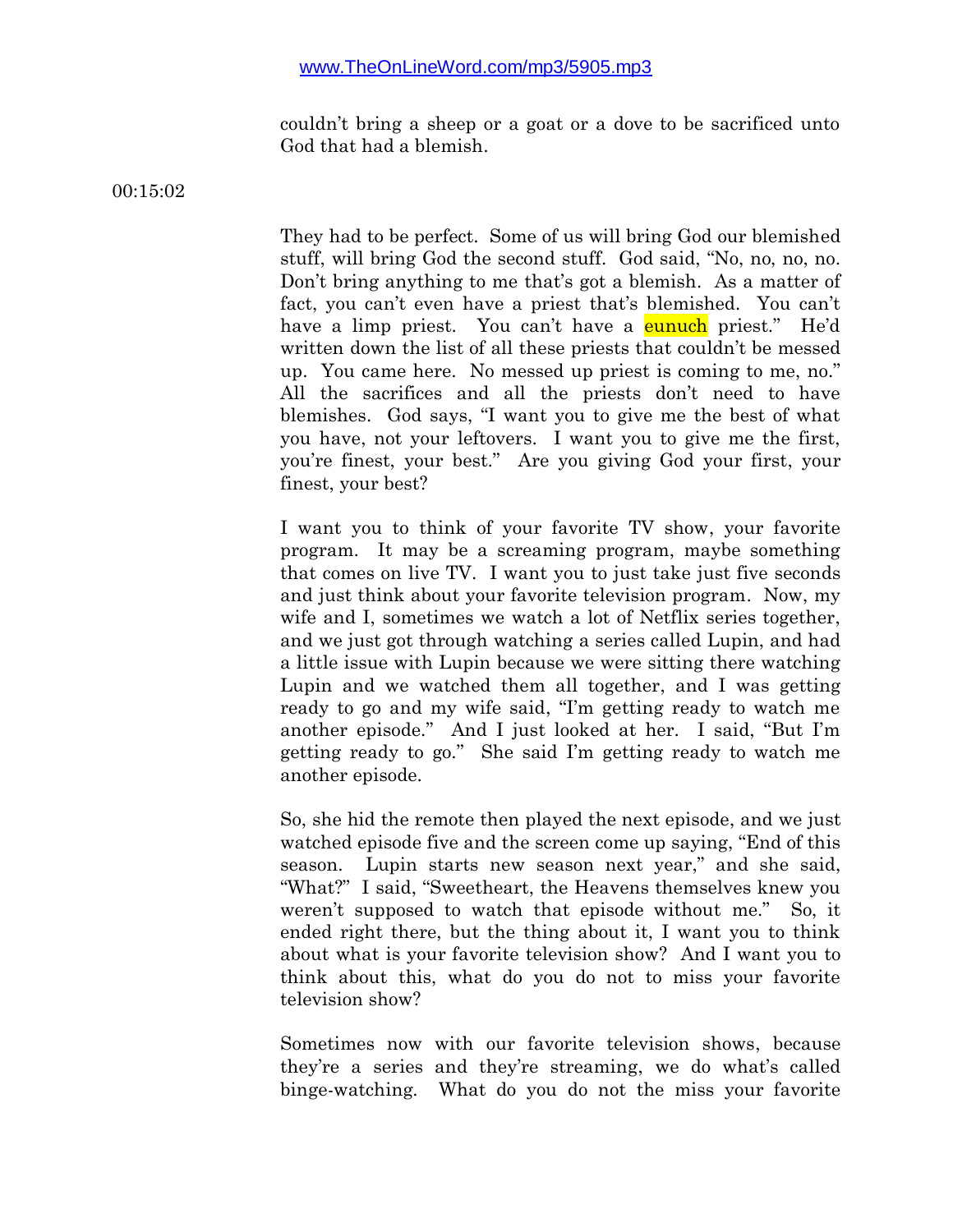television show? Before we had VCRs, people would make sure if it came on at seven o'clock on Sunday night, they were sitting in front of the TV 7 o'clock on Sunday night. If the stories came on at 1 p.m., they were in front of the TV at 1 p.m. They make sure they recorded it. What would you do to watch your favorite TV show? You gave that favorite TV show, which has given you nothing but amusement and entertainment, your best. You gave it your best attention. You gave it your best time. "Don't bother me. I'm watching my story."

They don't call them the stories now. That's what they used to call soap operas back in the old days. They would call it the stories. "Don't bother me now. My story is coming on. Don't bother me, my story's coming on." When is the last time you have told anybody, "Don't bother me. It's my Bible time. Don't bother me now. Don't bother me. This is my Bible time. I'm spending this time with God." When was the last time you have given anything of God the same focus, the same priority that we give our favorite television show? That's why God tells you, "I want your best. Don't bring me your blemished stuff. I want your best. Don't bring me the time now when I don't see everything else and 'I ain't got nothing else and I think I'll maybe just spend a few minutes reading my Bible.'" Don't bring me blemished stuff. Bring me your finest. Bring me your best.

That's why God has me get up in the morning at five. The first thing you do. Now, the first thing I do may be go use the bathroom but after that, first thing I do is do my prayer. The first priority is God. If I'm giving you everything, if I'm providing everything, I'm laying it out on protecting you, the first thing I want you to give me your best. I want you to give me your first fruits, your first mine. So, sometimes with so many of us, the first thing we need to do is give our time to God.

"I want your best," is what God told the people. You must present as the Lord's portion the best and holiest part of everything given to you, and one of the main things given to you is time and energy, and focus. God says, "I want your best. I want your finest, and I want it first," and when we will do that, every company meeting that we have, we don't have a meeting that we don't open up in prayer. And I know they say, "Pastor, you know that isn't even legal." I don't know whether it's legal or not but I don't give a hoot. I really don't know whether it's legal or not. We don't force anyone to pray. If they don't want to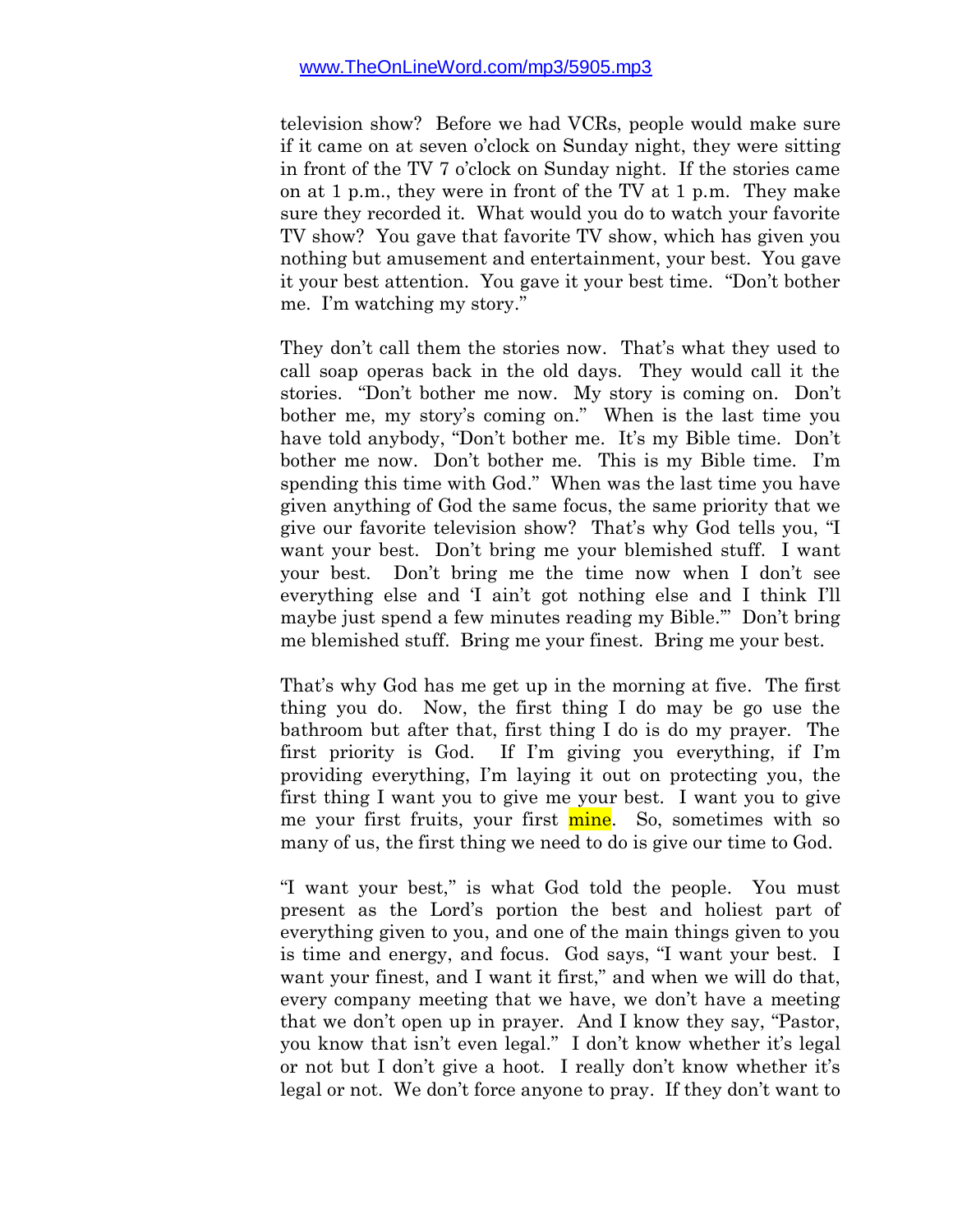pray, they don't have to pray, but our meetings open up in prayer. There's a blessing that flows with that because we understand it's God who has given us everything.

See, The Cleaner is the number one detox product on the market right now, but that product came from a word from God. It came in 2006, and God spoke to me. He said, "I want you to do a three-day seminar on health, and I want you to charge 29.95 for it."

#### 00:20:00

It was a total departure from anything we'd ever done because we had never charged for any event at the church, ever. He said, "I want you to do three days, a health seminar, and I want you to charge 29.95." That was the **fact-defying** seminar. The church was packed, and I dated on weight loss because I found that folk didn't give a hoot about health but they wanted to lose weight. And James says, "You know, you need to have a detox product that you'd talk about when you do the seminar. He said this is a good detox project." I said, "I ain't talking about nobody else's detox product. We'll make our own," and that's how The Cleaner came about.

God sometimes will give you an idea that appears to have no relation to something else, but He gives you what's called a seed and when you take the seed and plant the seed, and water the seed, it grows up into something that doesn't even look like the seed. A tomato seed doesn't look like a tomato. An apple seed doesn't look like an apple. A corn seed doesn't look like a cornstalk. The seed doesn't look like the fruit. He gave me a seed but out of that, and The Cleaner costs 29.95. Well, it used to be 29.95. It's 31.95 now because we went up on it, but because of that, of being obedient to that seed, two things, I was obedient to that seed and I was in partnership with somebody who was smarter than I was, but God knew all of that. He didn't tell me, "Why don't you make a detox product?" What he said was, "Do a three-day seminar," which I didn't want to do. "Do a three-day seminar on health and charge 29.95," which I also didn't want to do. So, He gives me this stuff that I didn't want to do, and out of it comes something that sells millions of dollars every year.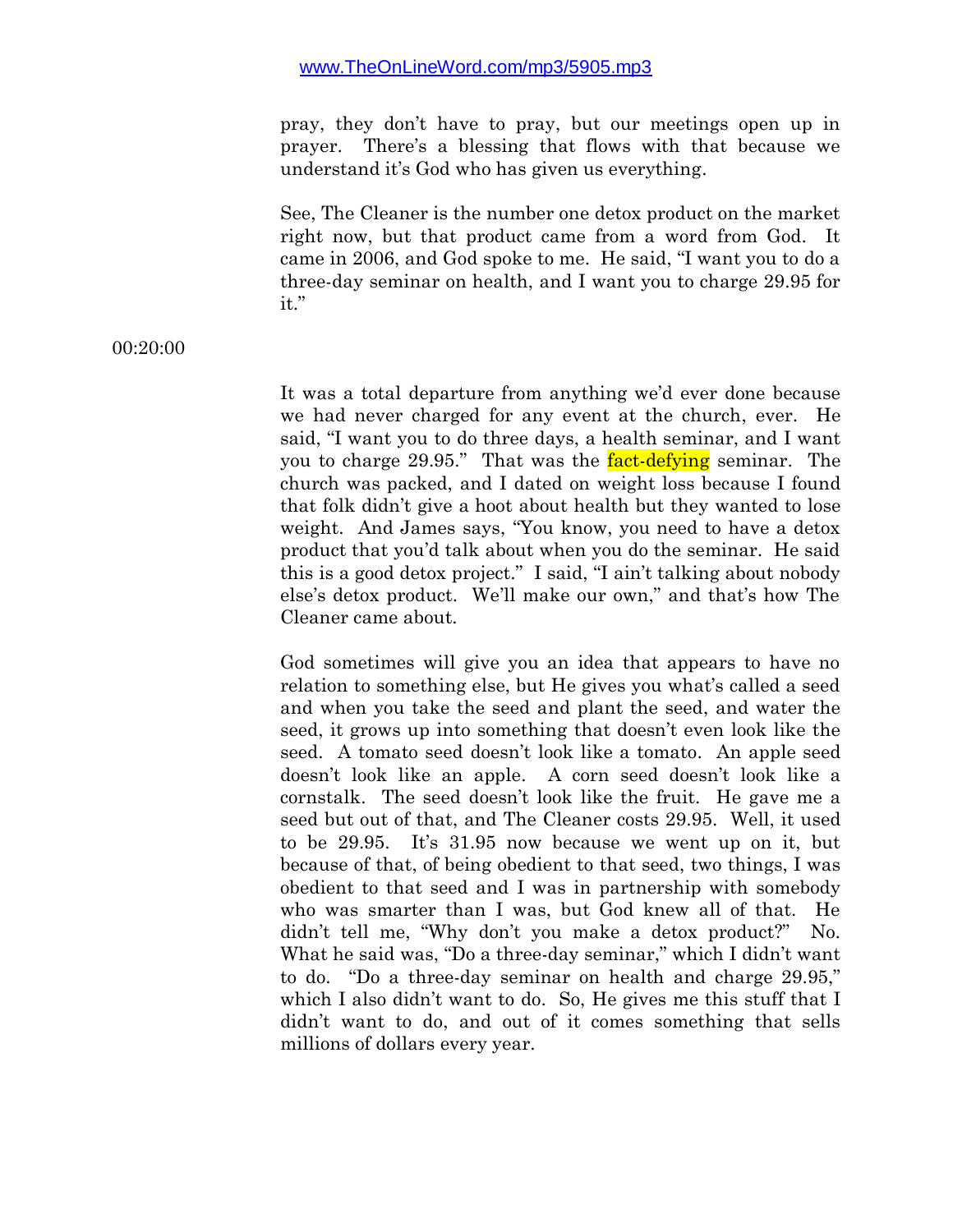If you can learn to be obedient to God, you'll learn to understand sometimes the seeds God gives you doesn't look like the fruit, and you're looking at the seed saying, "What is this? What am I going to do with it? I don't want to do this," and you're not understanding it's the seed, and God is saying, "My child, if you take this seed, do like I tell you with this seed, it'll grow into something you won't even recognize, but it'll feed you, and it'll bless you beyond what you can imagine."

I have a meeting every week with my four boys and in one of the weeks, George closed out in prayer and he said, "I thank you, God, for each one of my brothers, because each one of them has a gift and each one of them is the best in these areas," and GEoge began to name out the areas and he says, "My oldest brother, Nate, is the best engineer and mechanic that I've ever seen. He can fix anything, figure out anything. He has this gift." He says, "My second oldest brother, Josees," he said, "he has a focus on finance and he's the best that I've seen on that." Josees has made a declaration. He's told **himself**, "I'm going to be a millionaire by the time I'm 30 years old," and he's on the way to that, but that's like George putting this thing on the wall. See, now that's not the best in the world because there's plenty of people 30 years old who is way bigger than a millionaire, but he has a goal. And then he said, "And my brother Christian is a musical genius."

So, he saw the best in each one of his brothers just like God can see the best in you, and He can see the talent and the ability that you have and if we take these seeds and plant them and water them and fertilize them, oh my goodness what we can be, and I'm not going to sit here and tell you to try to be the best in the world, in anything. I don't think I'm going to be the best in the world. At one point, we did have the largest inspirational email on the face of the planet to my knowledge. So, at one point, we were the best in the world, but I'm not striving to be the best in the world and I don't want you to particularly strive to be the best in the world. What I want you to strive to be is one thing, better, better.

So, we may not all be able to be the best in the world at anything, but what we can do is we can be better and if you become incrementally better every day, that's what happens. If you study every day, your knowledge will increase a little bit every single day, and almost if you start saving and investing,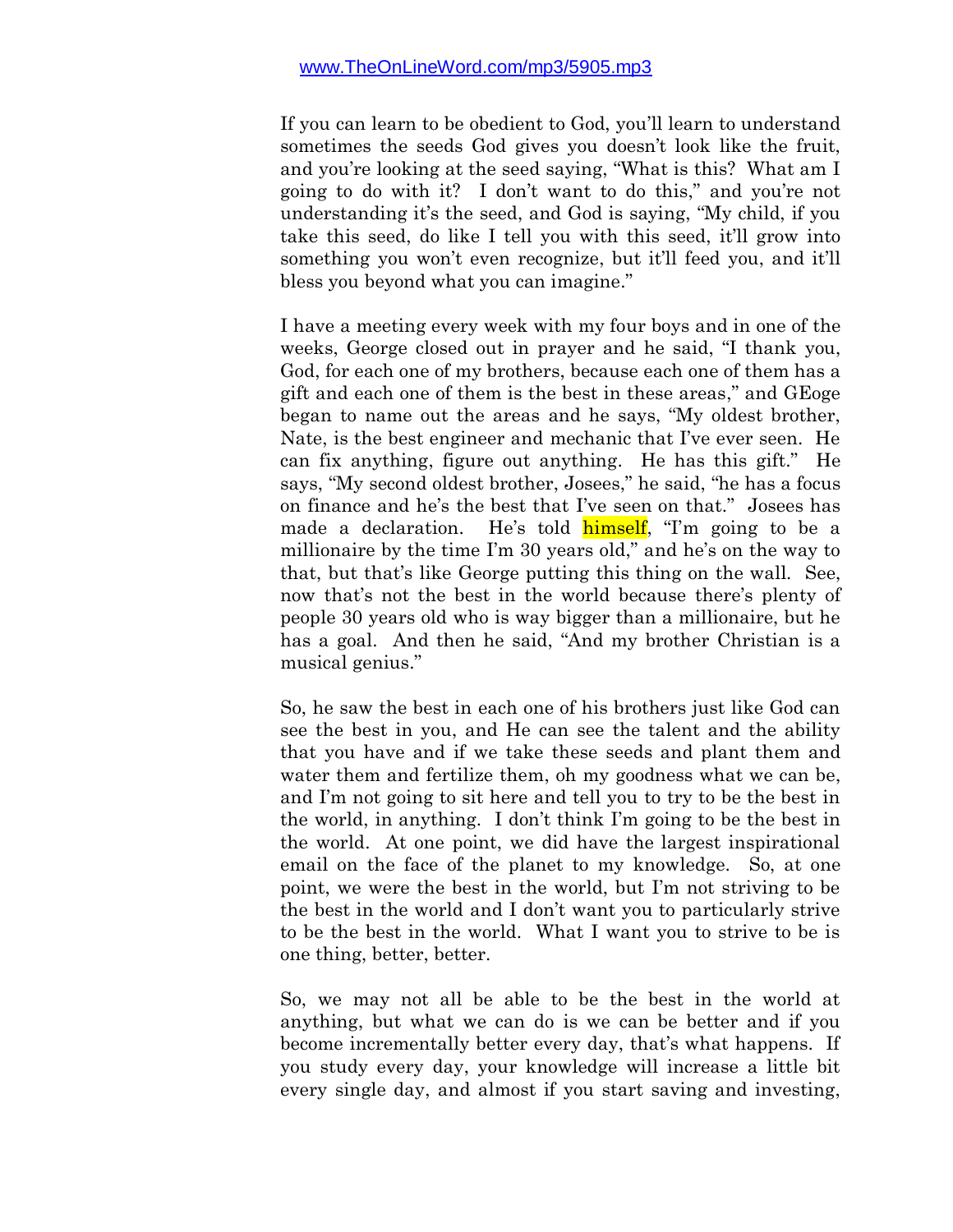your money will increase a little bit every single day. So, my charge to you today is not necessarily gear yourself to try to be the best in the world, because that may not be what God has spoken to you. He spoke to us about our products in the company so we do make sure it's the best in the world in that arena, but some of you may not be able to be the best in the world, but what you can do is you can be better, and you can be better every single day that you wake up. You can say to myself, "What am I going to do to improve me today?" And if we have that mentality, because I can guarantee you, you are not staying even. Nobody stays even. You either get better or worse.

00:25:00

It's a law of physics. It's the third law of thermodynamics, having do with the increase of entropy in the universe. Bottom line is says that left to itself, everything gets worse. Everything decays without an input of energy. If you don't do anything to improve your -- do you know how easy it is just to get your body to get out of way. It wouldn't take any energy for that. You may be find today but you look at yourself in a few years, and you know, you made me real fine right now, don't put in the energy in that and see what happens. If you leave it by itself, it's going to get worse but if you wake up every day and you say to yourself, "Today, I am going to get a little bit better," and if you have a plan of action to do that, you might just look around after a time and find that you are the best. You may not be the best in the world but you might be the best in the city, if you keep getting better, and that is my charge to you on this day.

As God has told us strive to be the best, I tell you strive to be better, and if we do that every day, every day, every day, "What am I doing to be better today than I was yesterday," we'll find ourselves in a real, real good position, and we might just find ourselves the absolute best.

I thank you for joining us today at Brothers of the Word. You can be better. I can be better. We all can be better. Let's do that every single day.

If you'd like to send this message to a friend, you can do that, absolutely free. Just go to BrothersOfTheWord.com and you can send them this message absolutely free. I want you to also remember, at BrothersOfTheWord.com, when you click the live